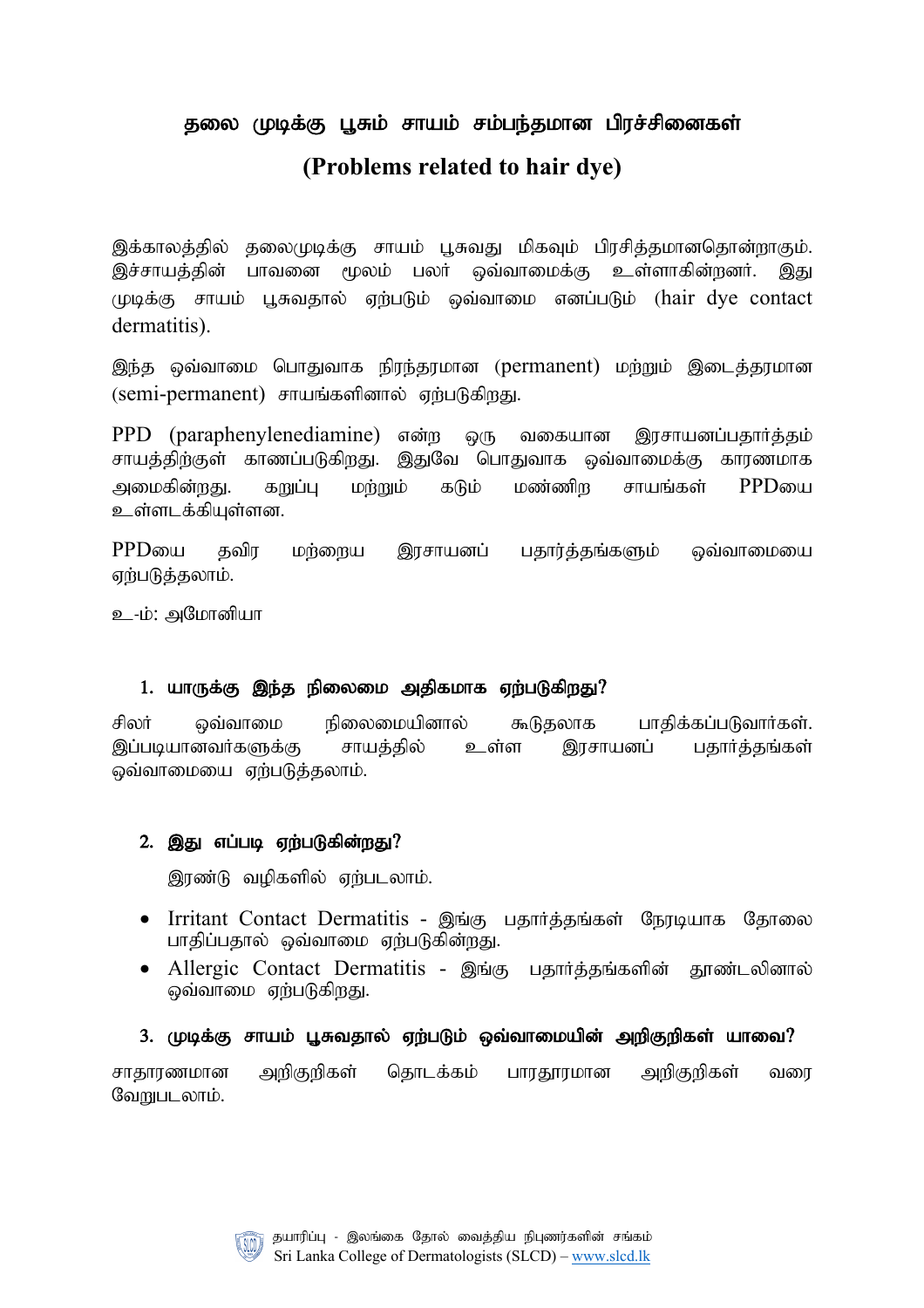சாதாரண அறிகுறிகள்: தோலில் சிவப்பு தளும்புகள் ஏற்படல், அரிப்பு அல்லது கடி ஏற்படல், தோல் உலர்தல், கொப்புளங்களும் கசிவும் ஏற்படல். இந்த நிலைமை தலையில் அல்லது முகத்தில் ஆரம்பித்து மற்றைய பகுதிகளுக்கு பாவக்கூடும்.

சிலவேளைகளில் தலை மற்றும் முகப்பகுதிகளில் வீக்கம், உடம்பு சோர்வு, உடம்பு பூராவும் சொறி (urticarial rash) என்பன ஏற்படலாம்.

கடுமையான அறிகுறிகள்: முகவீக்கமும் தோல் மாற்றங்களும் சாயம் பூசிய சில நிமிடங்களில் ஏற்படல், கண்ணை சுற்றி வீக்கம், மயக்கம், சுவாசிப்பதில் கடினம், உணவு விழுங்குவதில் கடினம், வயிற்று வலி, வாந்தி, முழுமையான உணர்வு இழப்பு என்பன ஏற்படலாம். தாமதமின்றி உடனடியாக சிகிச்சையளிக்காவிடின் மரண $(\rho \dot{\mathbf{b}})$  ஏற்படலாம்.

இந்த ஒவ்வாமை, சாயம் பாவிக்க தொடங்கிய காலத்தில் அல்லது பல வருடங்களின் பின்னரும் கூட ஏற்படலாம்.

#### 4. இந்த நிலைமையை எவ்வாறு தடுக்கலாம்?

- $\bullet$  சாயத்தை மிகவும் கவனமாக பூசவேண்டும்.
- உத்தேசிக்கப்பட்ட காலத்திற்கு மிதமிஞ்சி சாயத்தை பூசி வைத்திருக்கக்கூடாது.
- சாயம் பூசிய பின் முடியை நன்கு கழுவ வேண்டும்.
- சாயம் பசும் போகு கையளை அணிகல் வேண்டும்.

#### 5. உங்களுக்கு சாயம் ஒவ்வாமை உள்ளதென்பதை எவ்வாறு அறியலாம்?

சாயத்தை பூசுவதற்கு முன் சிறிதளவு சாயத்தை எடுத்து காதுகளின் பின்னாலுள்ள தோலில் அல்லது முழங்கையின் உட்புற பகுதியில் பூசி அரை மணித்தியாலத்திற்கு அல்லது பக்கெட்டில் பரிந்துரைக்கப்பட்ட காலம் வரை வைக்கிருந்த பின்னர் கமுவ வேண்டும். கோலில் எகாவகு மாற்றங்கள் ஏற்படுகின்றதா என தொடர்ந்து 48 மணித்தியாலங்கள் கண்காணிக்க வேண்டும்.

லரே வகையான சாயக்கை கொடர்ந்து பாவிப்பவர்களாயினும் ஒவ்வொரு முறையும் பூசுவதற்கு முன்னரும் இவ்வாறு செய்தல் வேண்டும்.

ஏதாவது பதார்த்தம் ஒவ்வாமையை ஏற்படுத்துகின்றது என்ற சந்தேகம் இருந்தால் தோல் கிளினிக்கில் Patch Test என்னும் சோதனை செய்வதன் மூலம் அறிந்து தொள்ளமுடியும் (அனால் சில பதார்த்தங்கள் Patch Test இல் பரிசோதிக்கப்படுவதில்லை).